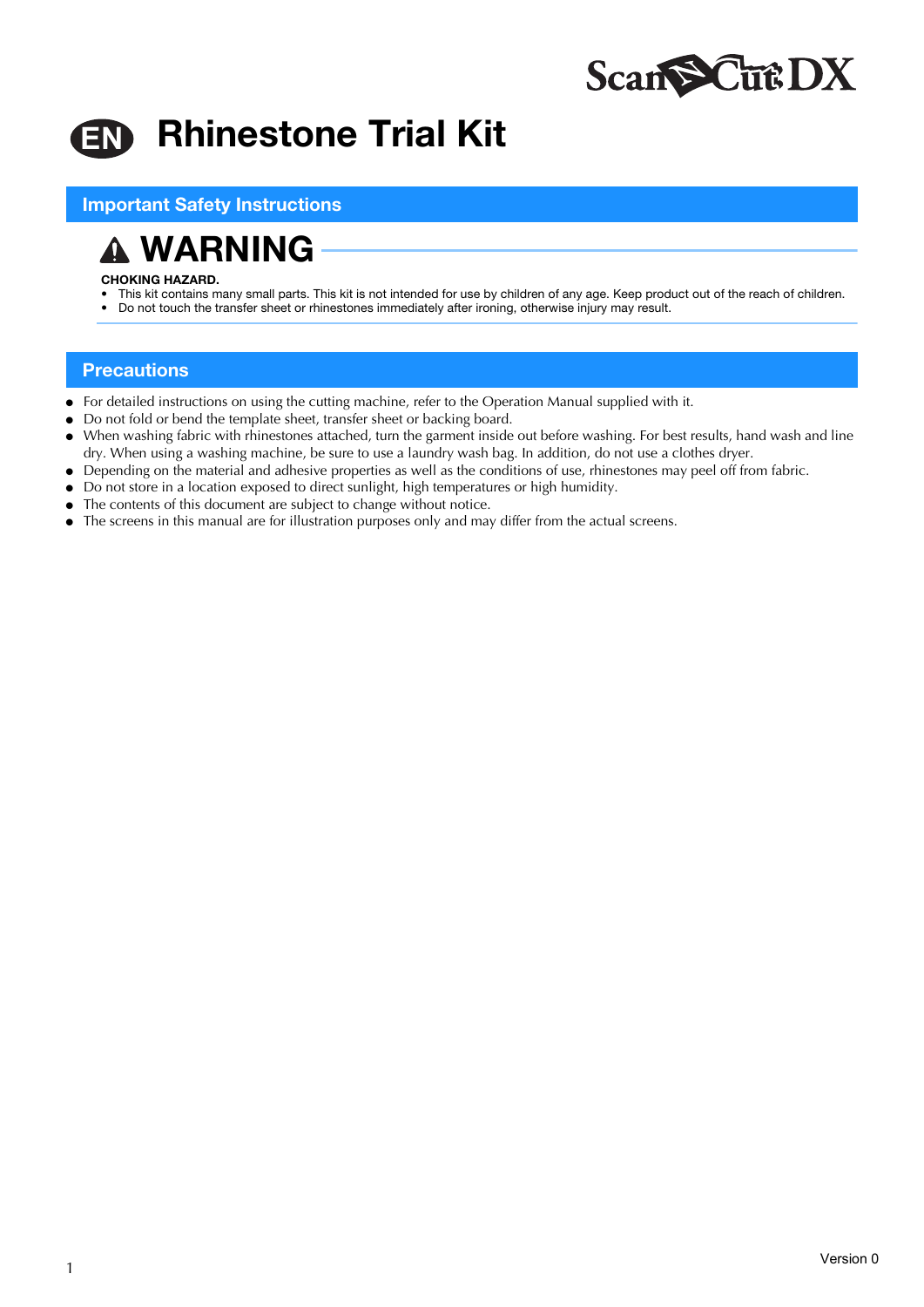## After purchasing this kit, check the contents.



| <b>Name</b>  |                                                                                              |  |  |  |
|--------------|----------------------------------------------------------------------------------------------|--|--|--|
| Α            | Template sheet *1 (black) 6" x 6" (152 mm x 152 mm)                                          |  |  |  |
| в            | Transfer sheet $1/6$ " x 6" (152 mm x 152 mm)                                                |  |  |  |
| $\mathsf{C}$ | Backing board (reusable) (white) 6" x 6" (152 mm x 152 mm)                                   |  |  |  |
| l D          | Positioning brush                                                                            |  |  |  |
| ΙE           | Rhinestone pick-up tool                                                                      |  |  |  |
| F            | Hot fix rhinestones <sup><math>2</math></sup> , SS20 (4.6 - 4.8 mm): clear approx.40         |  |  |  |
| G            | Hot fix rhinestones <sup>*2</sup> , SS10 (2.8 - 2.9 mm): clear approx.700, yellow approx.200 |  |  |  |
| H            | Insertion                                                                                    |  |  |  |

\*1 These accessories are consumables. After you have used them all, purchase CARSSH1 (set containing template sheets and transfer sheets) or CARSTS1 (transfer sheets). To purchase options, contact the retailer where this kit was purchased.

\*2 Commercially available rhinestones can be used. When purchasing rhinestones, be sure to select the "Hot fix" type. Other types cannot be used. Some rhinestones of the "Hot fix" type cannot be used.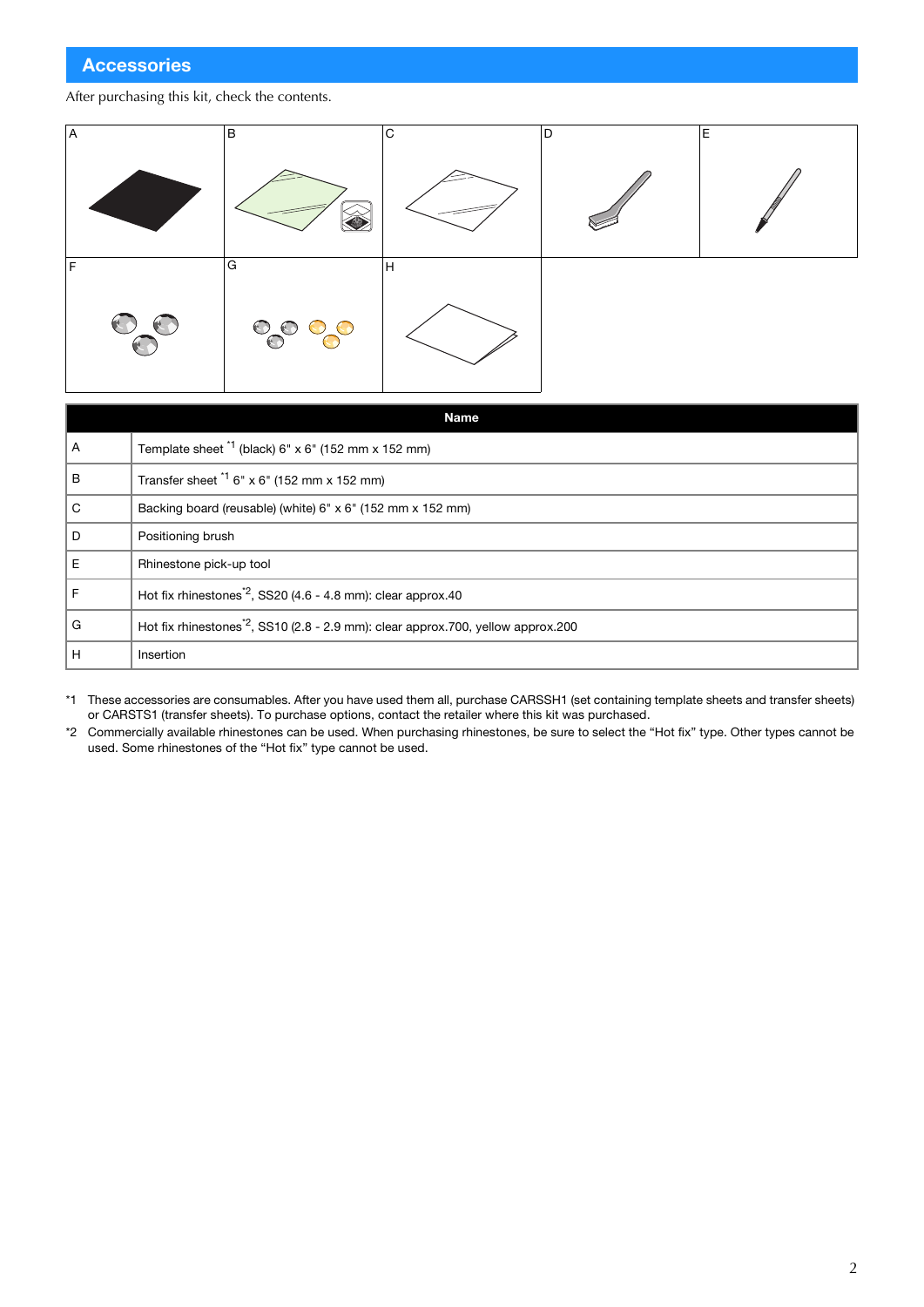# Optional Accessories

The following are available as optional accessories to be purchased separately.



|   | <b>Part Name</b><br>(Model)                   | <b>Contents</b>                                                                                                                                                                                                                                                                                                                                                                                                                                                                                                                                                                                                                                                 |  |
|---|-----------------------------------------------|-----------------------------------------------------------------------------------------------------------------------------------------------------------------------------------------------------------------------------------------------------------------------------------------------------------------------------------------------------------------------------------------------------------------------------------------------------------------------------------------------------------------------------------------------------------------------------------------------------------------------------------------------------------------|--|
| A | <b>Rhinestone Starter Kit</b><br>(CARSKIT1)   | • Template sheet (black) $12" \times 12"$ (305 mm $\times$ 305 mm)<br>• Transfer sheet $12" \times 12"$ (305 mm $\times$ 305 mm)<br>• Backing board (reusable) (white) $12" \times 12"$ (305 mm $\times$ 305 mm)<br>• Positioning brush<br>• Rhinestone pick-up tool<br>• Hot fix rhinestones, SS20 (4.6 - 4.8mm): clear approx.50<br>• Hot fix rhinestones, SS10 (2.8 - 2.9mm): clear approx.800, pink approx.300, yellow approx.300<br>• Activation code for CanvasWorkspace (ScanNCutCanvas) rhinestone function (on card)<br>* The activation code written on the activation card is valid for a single CanvasWorkspace login ID.<br>• Reusable storage box |  |
| в | <b>Rhinestone Sheet Set</b><br>(CARSSH1)      | • Template sheets (black) $12" \times 12"$ (305 mm $\times$ 305 mm)<br>• Transfer sheets $12" \times 12"$ (305 mm $\times$ 305 mm)                                                                                                                                                                                                                                                                                                                                                                                                                                                                                                                              |  |
| С | <b>Rhinestone Transfer Sheet</b><br>(CARSTS1) | • Transfer sheets $12" \times 12"$ (305 mm $\times$ 305 mm)                                                                                                                                                                                                                                                                                                                                                                                                                                                                                                                                                                                                     |  |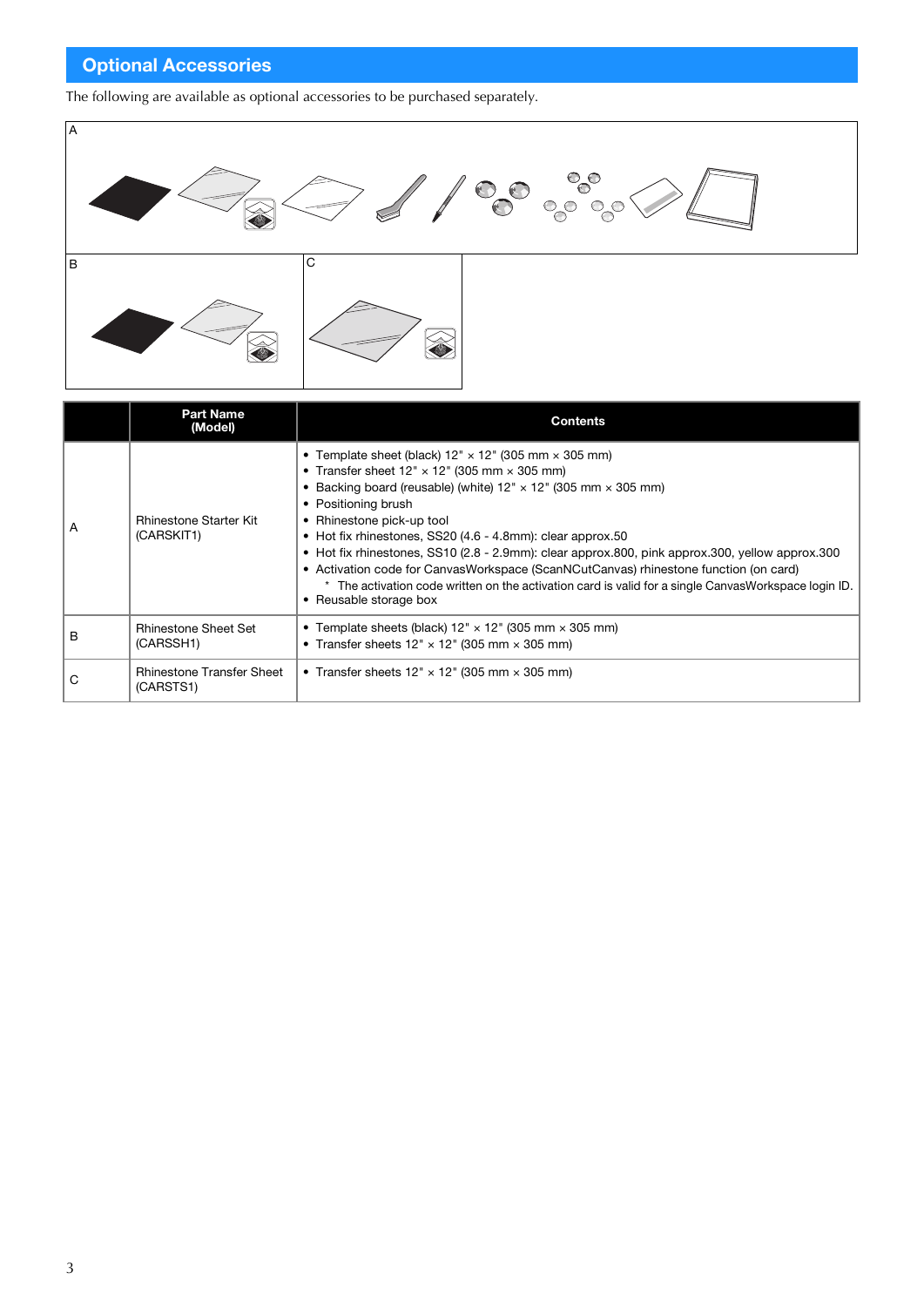**With the backing facing down, attach the template sheet to a standard tack adhesive mat, and insert the mat into the machine.**







**C** Select the Disney category in the pattern category **selection screen.**



**4** Select the Disney Rhinestone pattern in the pattern **subcategory selection screen.**



**5** Select the pattern to be cut out to make a Rhinestone **template in the pattern selection screen.**



# **6** Check the pattern arrangement.

- Perform background scan to make sure that the pattern is arranged within the size of the template sheet.
- Rhinestone pattern can not be edited.

|                 | Add  |
|-----------------|------|
|                 | Edit |
| $\frac{56}{20}$ |      |
| Save            | OK   |

**z** Select "Cut" on the preview screen.



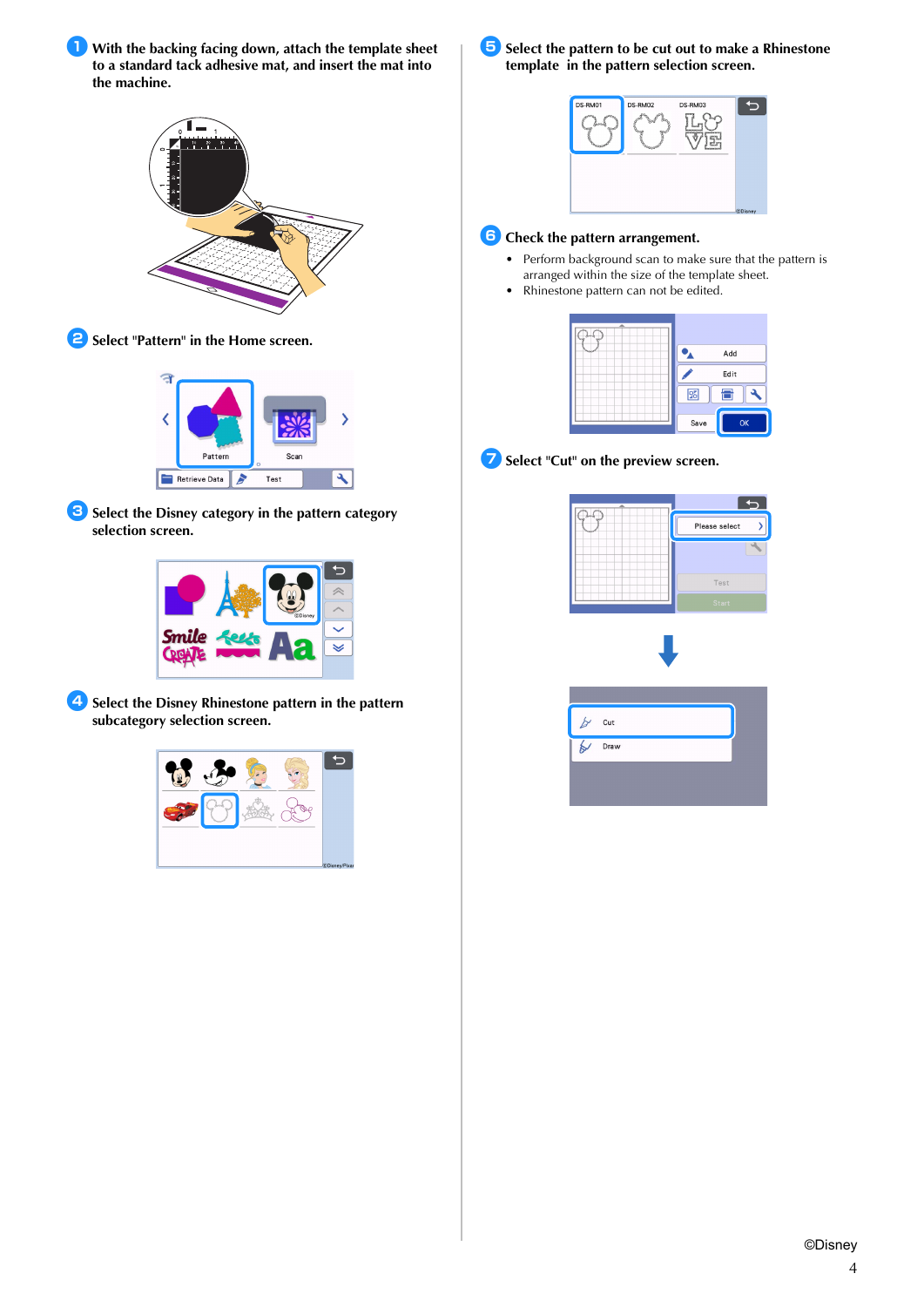

• Half Cut feature is only available auto-blade holder is installed.



**fouch the "Test" key, and cut a trial cutting pattern with the Auto Blade (Black Holder).**



**If the backing of the template sheet is cut, adjust the Cut Pressure(Half Cut) to lower it.**



- **If the trial cutting of the pattern was cut properly, touch the "Start" key and cut the rhinestone pattern.**
	- The rollers may leave marks in the template sheet, but this should not affect its quality.



- <sup>l</sup>**When the cutting of the rhinestone pattern is complete, feed out the mat and peel off the template.**
	- Cut the template sheet along an outline slightly larger than the pattern.



- **B** Place the template sheet on a flat surface with the **backing down, and then quickly peel the template sheet off horizontally.**
	- The template sheet cutouts remain attached to the backing. • If all template sheet cutouts do not remain attached to the
	- backing, use a pointed object, such as an awl, to punch out each rhinestone hole from the back of the template sheet.
	- Do not punch out the holes from the front side, otherwise the adhesive side may become attached to itself.





- **14** With the shiny side facing up, place the backing board **inside a box which is larger than the backing board or on a larger piece of paper.**
	- Box is optional, not supplied.